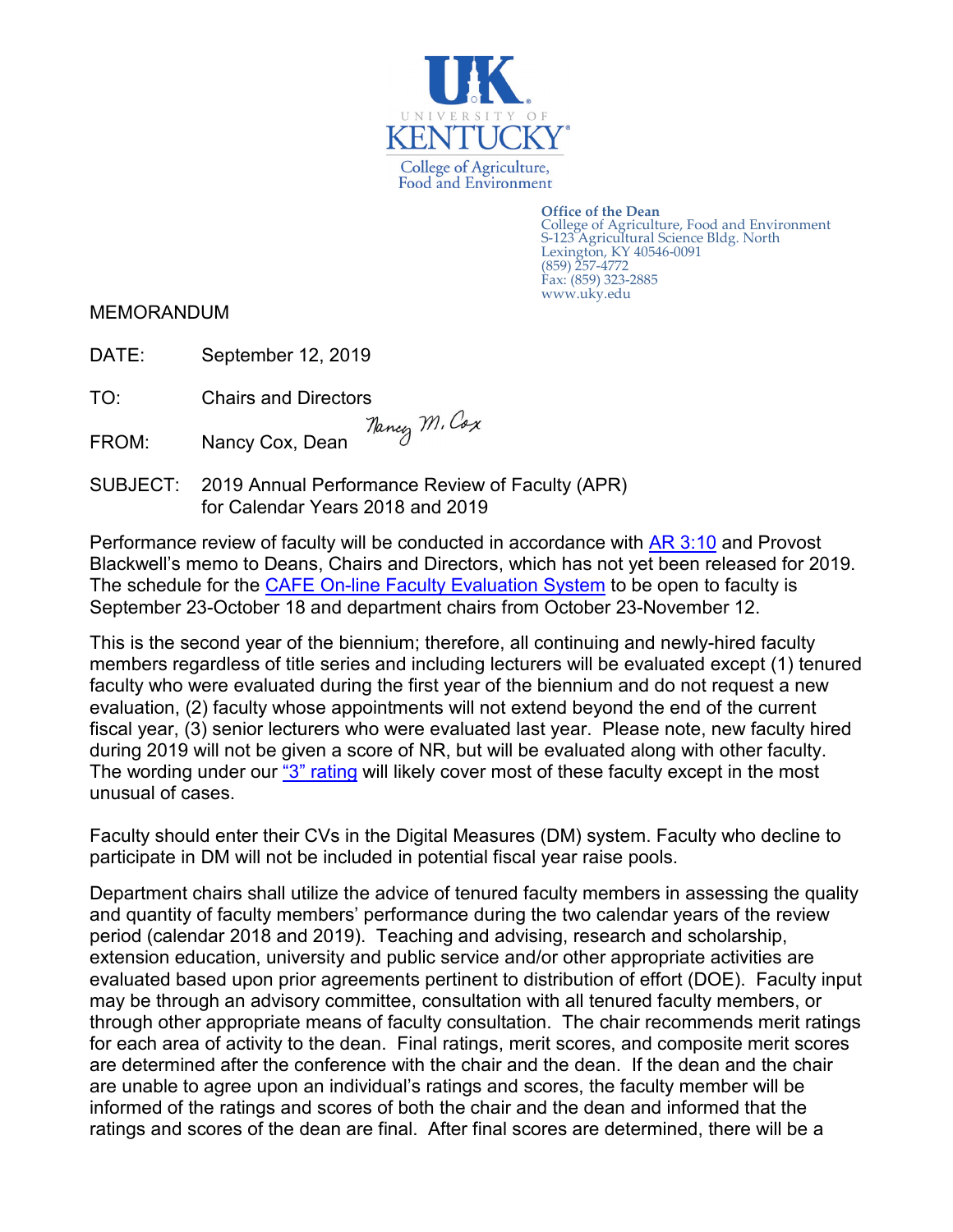conference between the chair and each faculty member, focusing upon the faculty member's performance of his/her assignment during the period of review, strengths and weaknesses, and suggestions for improvement if appropriate.

If a faculty member disagrees with ratings and scores, he/she may request a conference with the dean and associate deans, which is considered an informal review. In such case, the faculty member will be invited to present additional information relating to performance at the conference involving the dean, the chair, and associate deans. A faculty member who, after a conference with the dean, still disagrees with ratings and scores received may initiate a formal appeal to the dean. The appeal will be heard by a CAFE Faculty Appeals Committee appointed by the dean from a list of nominees forwarded to the dean by the CAFE Faculty Council. After the hearing, the committee will make a recommendation to the dean and the dean will accept or reject the recommendation and advise the faculty member of this decision. A faculty member remaining in disagreement with the decision may appeal to the Provost for a hearing in accordance with established university policies and procedures.

We will use the same five-point rating scale used last year:

[https://administration.ca.uky.edu/sites/administration.ca.uky.edu/files/apr\\_2019\\_rating\\_categ](https://administration.ca.uky.edu/sites/administration.ca.uky.edu/files/apr_2019_rating_categories.pdf) [ories.pdf.](https://administration.ca.uky.edu/sites/administration.ca.uky.edu/files/apr_2019_rating_categories.pdf) The department chair will assign a rating for each area of DOE; this merit rating may be fractional (e.g., 1.5, 2.5, 3.5 or 4.5) if the department chooses, and will be multiplied by DOE to reach the merit score in each area of activity. The composite scores will be the sum of the discrete merit ratings x DOE for each area of activity. The Final Rating will be expressed as Exceptional Accomplishments, Meets High Expectations, Satisfactory Performance, Below Expectations, or Unsatisfactory.

No pre-determined frequency distributions will be forced on Final Ratings "1" through "4." The Exceptional Accomplishments (5) Final Rating will be unlikely to constitute more than 10- 15% of the college faculty reviews.

APRs will again be conducted in the Online Faculty Evaluation System,

<https://acsg.uky.edu/FacultyAPR/> with only the final, signed one-page form printed for the Standard Personnel File (SPF). Chairs may choose to print other materials as needed. Other features:

- 1. Faculty may complete an optional self-evaluation on-line form.
- 2. Faculty members enter their activities for the review period (calendar years 2018 and 2019) into the Digital Measures system by October 11. The Office of Faculty Resources, Planning, and Assessment will generate .pdf CVs from Digital Measures and upload them to the Online Faculty Evaluation System. Faculty members will be able to review their CVs in the Online Faculty Evaluation System from October 14- October 18, and contact the Office of Faculty Resources, Planning, and Assessment if there are problems.
- 3. See<http://administration.ca.uky.edu/facultyapr> for Teaching Portfolio Guidelines.
- 4. For Extension Title Series faculty members, the Office of Faculty Resources, Planning and Assessment will generate a .pdf of Statistical Contact Information and Success Stories from KERS for fiscal years 2018 and 2019 and upload this to the Online Faculty Evaluation System. Faculty members will be able to review this Extension Portfolio from October 14-October 18.
- 5. DOE is being loaded into the On-line Faculty Evaluation System. Therefore, for this two-year review, for departments requesting that DOE be loaded, DOE is calculated by using weighted averages as follows: